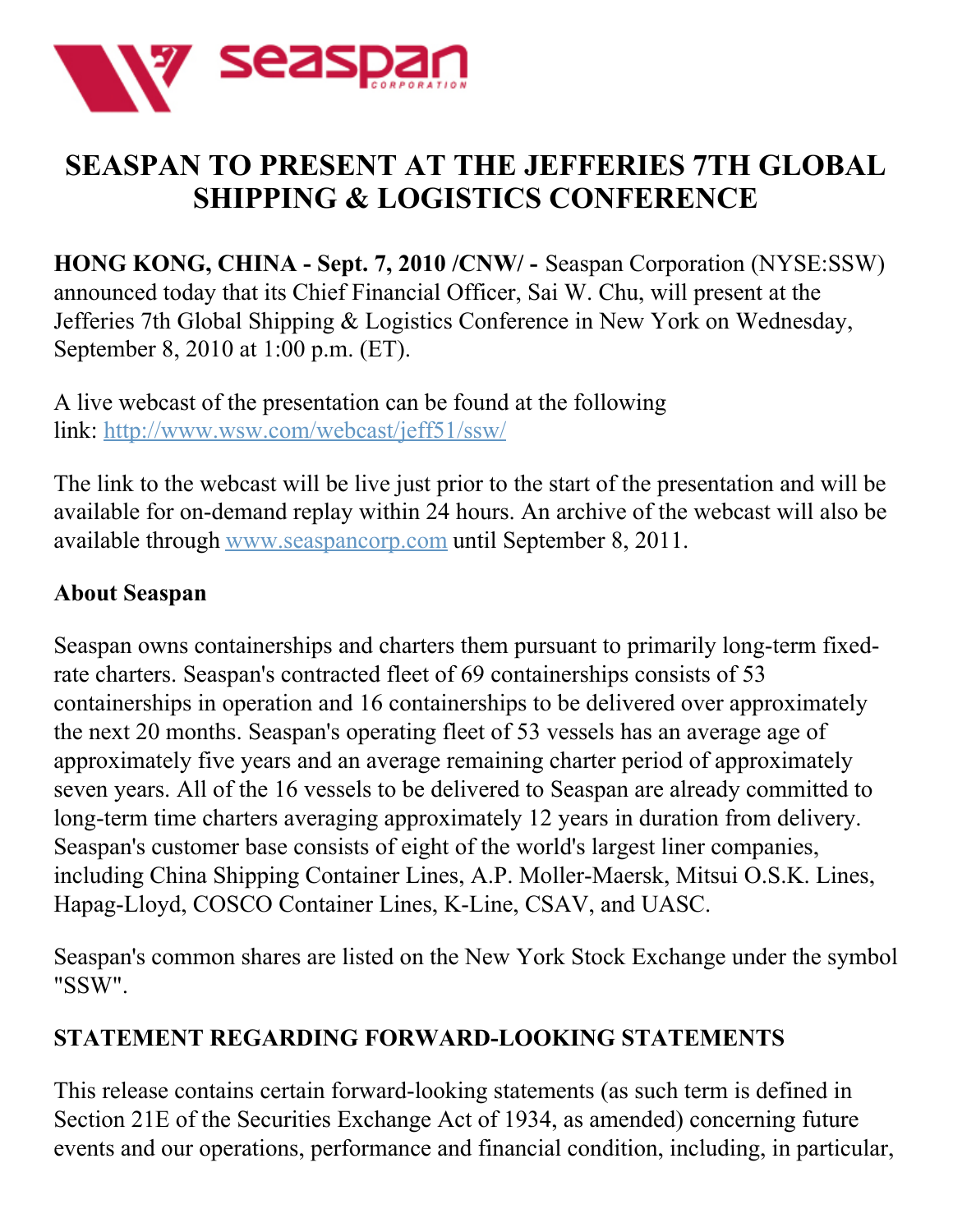the likelihood of our success in developing and expanding our business. Statements that are predictive in nature, that depend upon or refer to future events or conditions, or that include words such as "expects", "anticipates", "intends", "plans", "believes", "estimates", "projects", "forecasts", "will", "may", "potential", "should", and similar expressions are forward-looking statements. These forward-looking statements reflect management's current views only as of the date of this presentation and are not intended to give any assurance as to future results. As a result, you are cautioned not to rely on any forward-looking statements. Forward-looking statements appear in a number of places in this release. Although these statements are based upon assumptions we believe to be reasonable based upon available information, including operating margins, earnings, cash flow, working capital and capital expenditures, they are subject to risks and uncertainties. These risks and uncertainties include, but are not limited to: future operating or financial results; our expectations relating to dividend payments and our ability to make such payments; pending acquisitions, business strategy and expected capital spending; operating expenses, availability of crew, number of off-hire days, dry-docking requirements and insurance costs; general market conditions and shipping market trends, including charter rates and factors affecting supply and demand; our financial condition and liquidity, including our ability to borrow funds under our credit facilities and to obtain additional financing in the future to fund capital expenditures, acquisitions and other general corporate activities; estimated future capital expenditures needed to preserve our capital base; our expectations about the availability of ships to purchase, the time that it may take to construct new ships, or the useful lives of our ships; our continued ability to enter into primarily long-term, fixedrate time charters with our customers; our ability to leverage to our advantage Seaspan Management Services Limited's relationships and reputation in the containership industry; changes in governmental rules and regulations or actions taken by regulatory authorities; the financial condition of our shipyards, charterers, lenders, refund guarantors and other counterparties and their ability to perform their obligations under their agreements with us; changes in worldwide container demand; changes in trading patterns; competitive factors in the markets in which we operate; potential inability to implement our growth strategy; potential for early termination of contracts and our potential inability to renew or replace contracts; ability of our customers to make charter payments; potential liability from future litigation; conditions in the public equity markets; and other factors detailed from time to time in our periodic reports and our filings with the Securities and Exchange Commission. We expressly disclaim any obligation to update or revise any of these forward-looking statements, whether because of future events, new information, a change in our views or expectations, or otherwise. We make no prediction or statement about the performance of our common shares.

For further information: For Investor Relations Inquiries: Seaspan Corporation, Mr. Sai